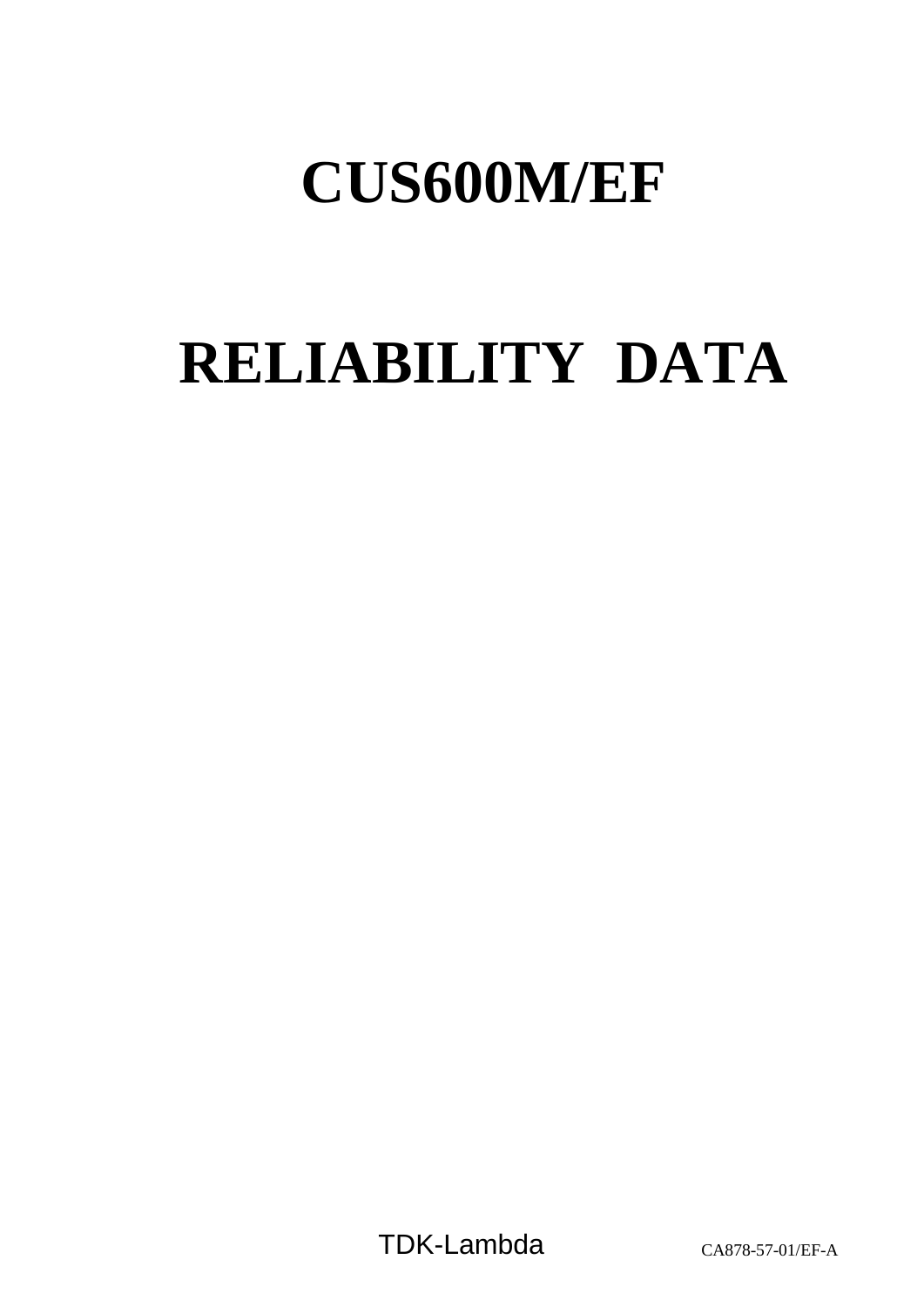# **INDEX**

#### PAGE

|                                                                                                                                                                            | $3 - 4$  |
|----------------------------------------------------------------------------------------------------------------------------------------------------------------------------|----------|
|                                                                                                                                                                            |          |
|                                                                                                                                                                            | $6 - 8$  |
| 5. Abnormal Test $\cdots$ $\cdots$ $\cdots$ $\cdots$ $\cdots$ $\cdots$ $\cdots$ $\cdots$ $\cdots$ $\cdots$ $\cdots$ $\cdots$                                               | $9 - 10$ |
| 6. Vibration Test $\cdots$ $\cdots$ $\cdots$ $\cdots$ $\cdots$ $\cdots$ $\cdots$ $\cdots$ $\cdots$ $\cdots$ $\cdots$ $\cdots$ $\cdots$ $\cdots$ $\cdots$ $\cdots$ $\cdots$ |          |
| 7. Noise Simulate Test $\cdots$ $\cdots$ $\cdots$ $\cdots$ $\cdots$ $\cdots$ $\cdots$ $\cdots$ $\cdots$ $\cdots$ $\cdots$ $\cdots$ $\cdots$ 12                             |          |
|                                                                                                                                                                            |          |

※ Test results are typical data. Nevertheless the following results are considered to be reference data because all units have nearly the same characteristics.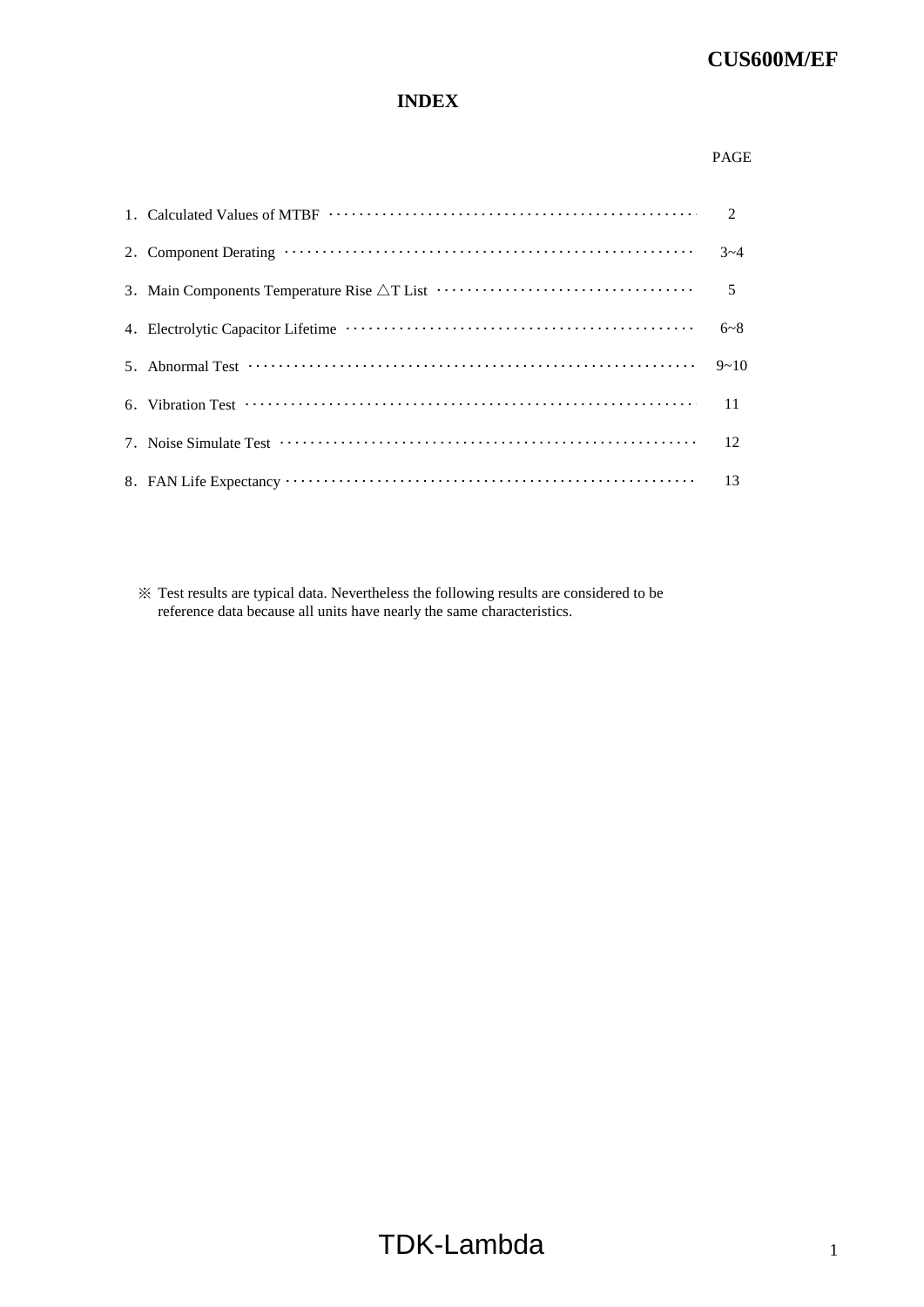#### **1**.**Calculated Values of MTBF**

#### **Parts stress reliability prediction MTBF**

#### **MODEL** : **CUS600M-12/EF**

#### **Calculating Method**

Calculated based on parts stress reliability prediction of Telcordia (\*1). Individual failure rate  $\lambda_{SS}$  is calculated by the electric stress and temperature rise of the each part.

> \*1: Telcordia document "Reliability Prediction Procedure for Electronic Equipment" (Document number SR-332,Issue3)

 $\leq$ Formula $>$  (Hours) 9 1 10  $(N_i \cdot \lambda_{\text{ssi}})$  $\frac{1}{m} = \frac{1}{m} \times \frac{1}{m}$ ⋅  $=\frac{1}{2}$  =  $\sum_{i=1}^m$ *i*  $_{\mathit{equip}}$   $\qquad \qquad \mathcal{T}_{E} \sum (N_{_{i}} \cdot \mathcal{A}_{_{SSi}})$  $MTBF = \frac{1}{\lambda_{\text{equip}}} = \frac{1}{\pi \sqrt{N} \sqrt{N} \sqrt{N}}$  $\lambda_{ssi}$  =  $\lambda_{\scriptscriptstyle G i}$   $\cdot$   $\pi_{\scriptscriptstyle Q i}$   $\cdot$   $\pi_{\scriptscriptstyle S i}$   $\cdot$   $\pi_{\scriptscriptstyle T i}$ 

- $\lambda_{\text{equip}}$  : Total equipment failure rate (FITs = Failures in 10<sup>9</sup> hours)
- $\lambda_{\text{G}i}$  : Generic failure rate for the ith part
- $\pi_{\text{O}i}$  : Quality factor for the ith part
- $\pi_{Si}$  : Stress factor for the ith part
- $\pi_{Ti}$  : Temperature factor for the ith part
- *m* : Number of different part types
- $N_i$  : Quantity of ith part type
- $\pi_E$  : Equipment environmental factor

#### **MTBF Values**

# **Conditions**

• Input voltage : 115VAC • Output voltage & current : 12VDC, 50A • Standby voltage & current : 5VDC, 1.5A • Environmental factor : GB (Ground, Benign) • Mounting method : Standard mounting A

SR-332,Issue3

| $MTBF(Ta=25^{\circ}C) =$ | 849978 (Hours) |  |
|--------------------------|----------------|--|
|                          |                |  |

|  | $MTBF(Ta=40^{\circ}C) =$ |  | 485806 | (Hours) |
|--|--------------------------|--|--------|---------|
|--|--------------------------|--|--------|---------|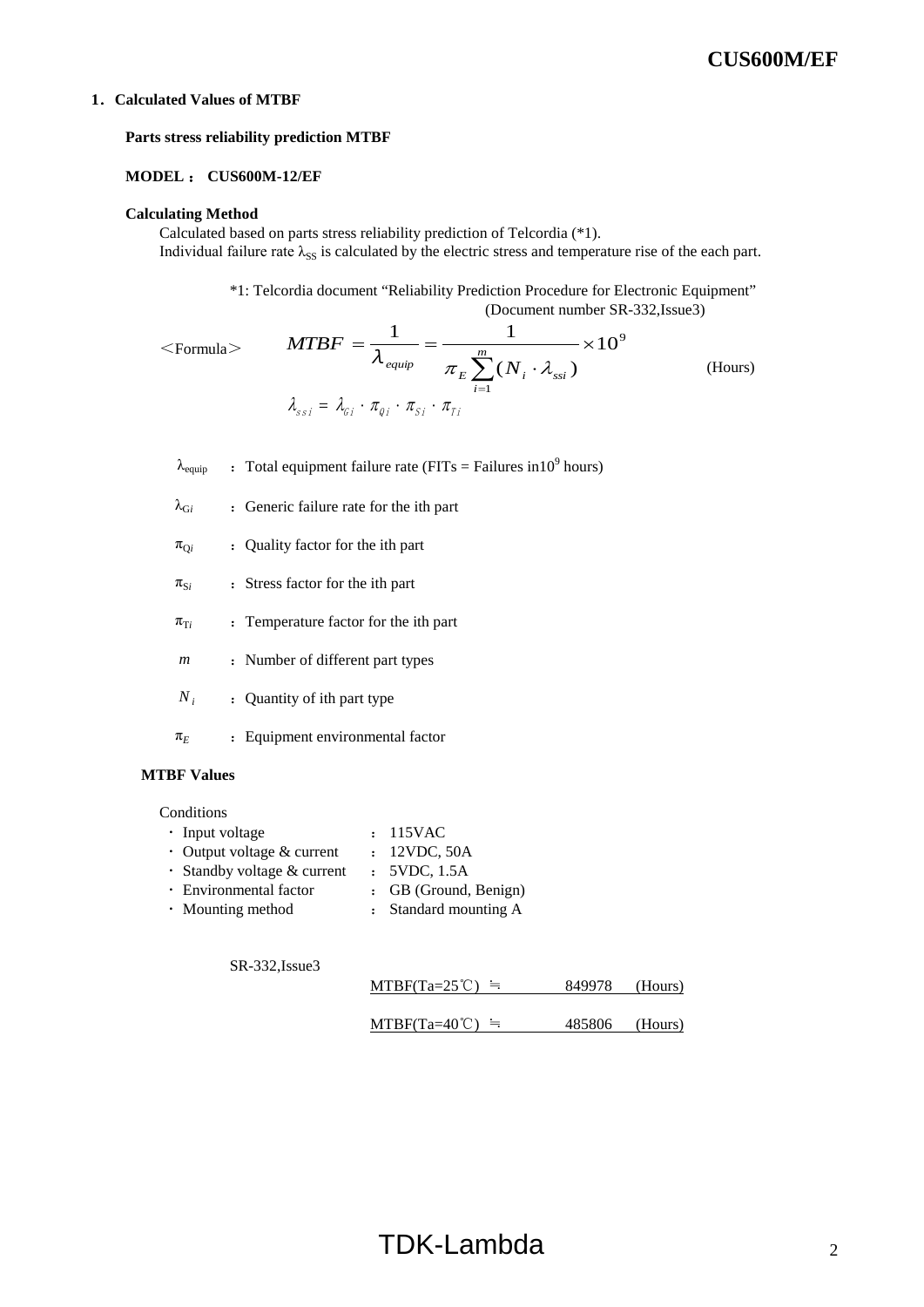#### **2**.**Components Derating**

**MODEL** : **CUS600M-12/EF**

#### **(1) Calculating Method**

(a) Measuring method

| • Mounting method | : Standard mounting A | $\cdot$ Ambient temperature       | 45°C       |
|-------------------|-----------------------|-----------------------------------|------------|
| Input voltage     | : 115,230VAC          | $\cdot$ Output voltage & current  | : 12V, 50A |
|                   |                       | $\cdot$ Standby voltage & current | : 5V.1.5A  |

#### (b) Semiconductors

 Compared with maximum junction temperature and actual one which is calculated based on case temperature, power dissipation and thermal impedance.

(c) IC, Resistors, Capacitors, etc.

 Ambient temperature, operating condition, power dissipation and so on are within derating criteria.

(d) Calculating method of thermal impedance

$$
\theta j - c = \frac{Tj(max) - Tc}{Pch(max)} \qquad \theta j - a = \frac{Tj(max) - Ta}{Pch(max)} \qquad \theta j - 1 = \frac{Tj(max) - Tl}{Pch(max)}
$$

Tc : Case Temperature at Start Point of Derating; 25℃ in General

| Ta                              | : Ambient Temperature at Start Point of Derating; $25^{\circ}$ in General                    |
|---------------------------------|----------------------------------------------------------------------------------------------|
| T1                              | Lead Temperature at Start Point of Derating; $25^{\circ}$ in General<br>$\ddot{\phantom{a}}$ |
| Pch(max)                        | : Maximum Channel Dissipation                                                                |
| Tj(max)<br>(Tch(max))           | : Maximum Junction (channel) Temperature                                                     |
| $\theta$ j-c<br>$(\theta$ ch-c) | : Thermal Impedance between Junction (channel) and Case                                      |
| $\theta$ j-a                    | : Thermal Impedance between Junction and air                                                 |
| $\theta$ j-l                    | : Thermal Impedance between Junction and Lead                                                |

# TDK-Lambda 3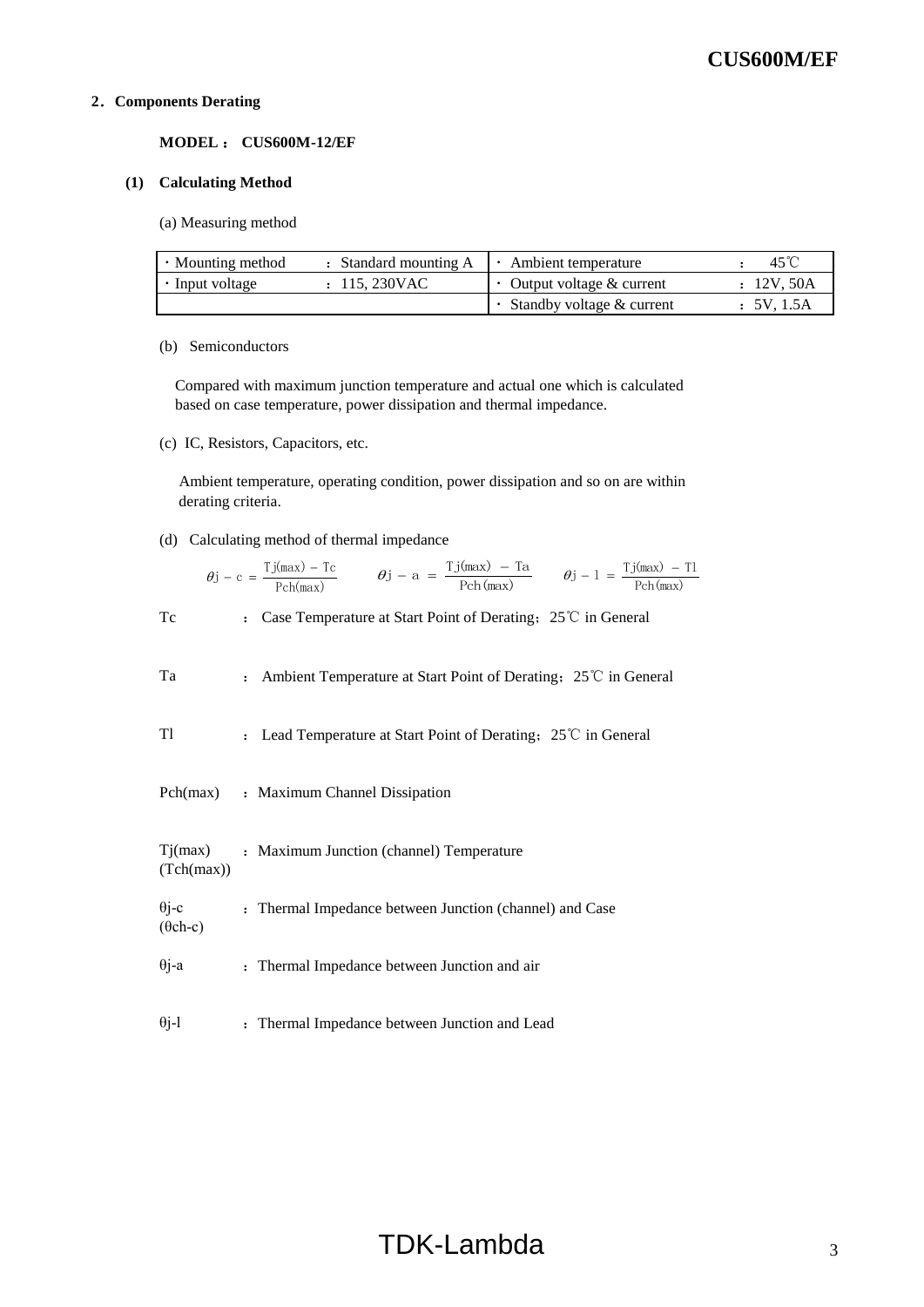#### **(2) Component Derating List**

| Location No.                                          | $Vin = 115VAC$<br>$\text{Istb} = 1.5\text{A}$                                                                     | $Load = 50A$<br>$Ta = 45^{\circ}C$                            |                |
|-------------------------------------------------------|-------------------------------------------------------------------------------------------------------------------|---------------------------------------------------------------|----------------|
| B <sub>D</sub> 1<br>D25XB60-7000<br><b>SHINDENGEN</b> | Tch (max) = $150 °C$<br>$Pch = 8.3 W$<br>Tch = Tc + (( $\theta$ ch-c) × Pch) = 106.5 °C<br>$D.F. = 71.0 %$        | $\theta$ ch-c = 1 °C/W<br>$\Delta Tc = 53.2$ °C               | $Tc = 98.2$ °C |
| SCR1<br><b>TN1605H-6FP</b><br><b>STMICRO</b>          | Tch (max) = $150$ °C<br>$Pch = 1.8 W$<br>Tch = Tc + (( $\theta$ ch-c) × Pch) = 97.4 °C<br>$D.F. = 64.9 %$         | $\theta$ ch-c = 4.5 °C/W<br>$\Delta Tc = 44.3$ °C             | $Tc = 89.3$ °C |
| D1<br>TRS6A65F,S1Q<br><b>TOSHIBA</b>                  | Tch (max) = $175$ °C<br>$Pch = 3.0W$<br>Tch = Tc + (( $\theta$ ch-c) × Pch) = 108.9 °C<br>$D.F. = 62.2 %$         | $\theta$ ch-c = 4.24 °C/W<br>$\Delta Tc = 51.2$ °C            | $Tc = 96.2 °C$ |
| Q1<br>IPA60R060P7<br><b>INFINEON</b>                  | Ti (max) = $150 °C$<br>$Pd = 5.2 W$<br>$Tj = Tc + ((\theta j - c) \times Pd) = 118.2$ °C<br>$D.F. = 78.8 %$       | $\overline{\theta}$ j-c = 4.24 °C/W<br>$\Delta T_c = 51.2$ °C | $Tc = 96.2 °C$ |
| $Q2A$ , $Q2B$<br>TK20A60W5<br><b>TOSHIBA</b>          | Ti (max) = $150 °C$<br>$Pd = 1.8 W$<br>$Tj = Tc + ((\theta j - c) \times Pd) = 96.2$ °C<br>$D.F. = 64.1%$         | $\theta$ j-c = 2.78 °C/W<br>$\Delta T_c = 46.2$ °C            | $Tc = 91.2 °C$ |
| D61<br>SB360-E3/73<br><b>VISHAY</b>                   | Ti (max) = $150 °C$<br>$Pd = 0.9 W$<br>$T_1 = Tc + ((\theta_1 - c) \times Pd) = 86.5$ °C<br>$D.F. = 57.7 %$       | $\theta$ j-c = 10 °C/W<br>$\Delta Tc = 32.5$ °C               | $Tc = 77.5 °C$ |
| Q201, Q202<br>TPW1R005PL,L1Q<br><b>TOSHIBA</b>        | Tj (max) = $175^{\circ}$ C<br>$Pd = 1.5 W$<br>$Tj = Tc + ((\theta j - c) \times Pd) = 101.0 °C$<br>$D.F. = 57.7%$ | $\theta$ j-c = 0.93 °C/W<br>$\Delta Tc = 54.6$ °C             | $Tc = 99.6 °C$ |

| Location No.                                                                           | $Vin = 230VAC$<br>$Load = 50A$<br>$\text{Istb} = 1.5\text{A}$ | $Ta = 45^{\circ}C$             |                |
|----------------------------------------------------------------------------------------|---------------------------------------------------------------|--------------------------------|----------------|
| B <sub>D</sub> 1                                                                       | Tch (max) = $150$ °C                                          | $\theta$ ch-c = 1 °C/W         |                |
| D25XB60-7000                                                                           | $Pch = 4.1 W$                                                 | $\Delta T_c = 34.1 \text{ °C}$ | $Tc = 79.1 °C$ |
| <b>SHINDENGEN</b>                                                                      | Tch = Tc + (( $\theta$ ch-c) × Pch) = 83.2 °C                 |                                |                |
|                                                                                        | $D.F. = 55.5 %$                                               |                                |                |
| SCR1                                                                                   | Tch (max) = $150$ °C                                          | $\theta$ ch-c = 4.5 °C/W       |                |
| TN1605H-6FP                                                                            | $Pch = 1.8 W$                                                 | $\Delta Tc = 32.5$ °C          | $Tc = 77.5 °C$ |
| <b>STMICRO</b>                                                                         | Tch = Tc + (( $\theta$ ch-c) × Pch) = 85.6 °C                 |                                |                |
|                                                                                        | $D.F. = 57.1 %$                                               |                                |                |
| D <sub>1</sub>                                                                         | Tch (max) = $175$ °C                                          | $\theta$ ch-c = 4.24 °C/W      |                |
| TRS6A65F,S1Q                                                                           | $Pch = 2.2 W$                                                 | $\Delta Tc = 34.1$ °C          | $Tc = 79.1 °C$ |
| <b>TOSHIBA</b>                                                                         | Tch = Tc + (( $\theta$ ch-c) × Pch) = 88.4 °C                 |                                |                |
|                                                                                        | $D.F. = 50.5 %$                                               |                                |                |
| O <sub>1</sub>                                                                         | Ti (max) = $150 °C$                                           | $\theta$ j-c = 4.24 °C/W       |                |
| IPA60R060P7                                                                            | $Pd = 1.9 W$                                                  | $\Delta T_c = 32 \text{ °C}$   | $Tc = 77 °C$   |
| $Tj = Tc + ((\theta j - c) \times Pd) = 85.1$ °C<br><b>INFINEON</b><br>$D.F. = 56.7 %$ |                                                               |                                |                |
| $Q2A$ , $Q2B$                                                                          | Ti (max) = $150 °C$                                           | $\theta$ j-c = 2.78 °C/W       |                |
| TK20A60W5                                                                              | $Pd = 1.8 W$                                                  | $\Delta Tc = 36.3$ °C          | $Tc = 81.3$ °C |
| <b>TOSHIBA</b>                                                                         | $Tj = Tc + ((\theta j - c) \times Pd) = 86.3$ °C              |                                |                |
|                                                                                        | D.F. $=57.5%$                                                 |                                |                |
| D <sub>61</sub>                                                                        | Ti (max) = $150 °C$                                           | $\theta$ j-c = 10 °C/W         |                |
| SB360-E3/73                                                                            | $Pd = 0.9 W$                                                  | $\Delta Tc = 31.9$ °C          | $Tc = 76.9 °C$ |
| <b>VISHAY</b>                                                                          | $T_1 = Tc + ((\theta i - c) \times Pd) = 85.9$ °C             |                                |                |
|                                                                                        | $D.F. = 57.3 %$                                               |                                |                |
| Q201, Q202                                                                             | Ti (max) = $175$ °C                                           | $\theta$ j-c = 0.93 °C/W       |                |
| TPW1R005PL,L1Q                                                                         | $Pd = 1.5 W$                                                  | $\Delta T_c = 54.5 \text{ °C}$ | $Tc = 99.5 °C$ |
| <b>TOSHIBA</b>                                                                         | $T_1 = Tc + ((\theta i - c) \times Pd) = 100.9$ °C            |                                |                |
|                                                                                        | $D.F. = 57.7\%$                                               |                                |                |
|                                                                                        |                                                               |                                |                |

TDK-Lambda 4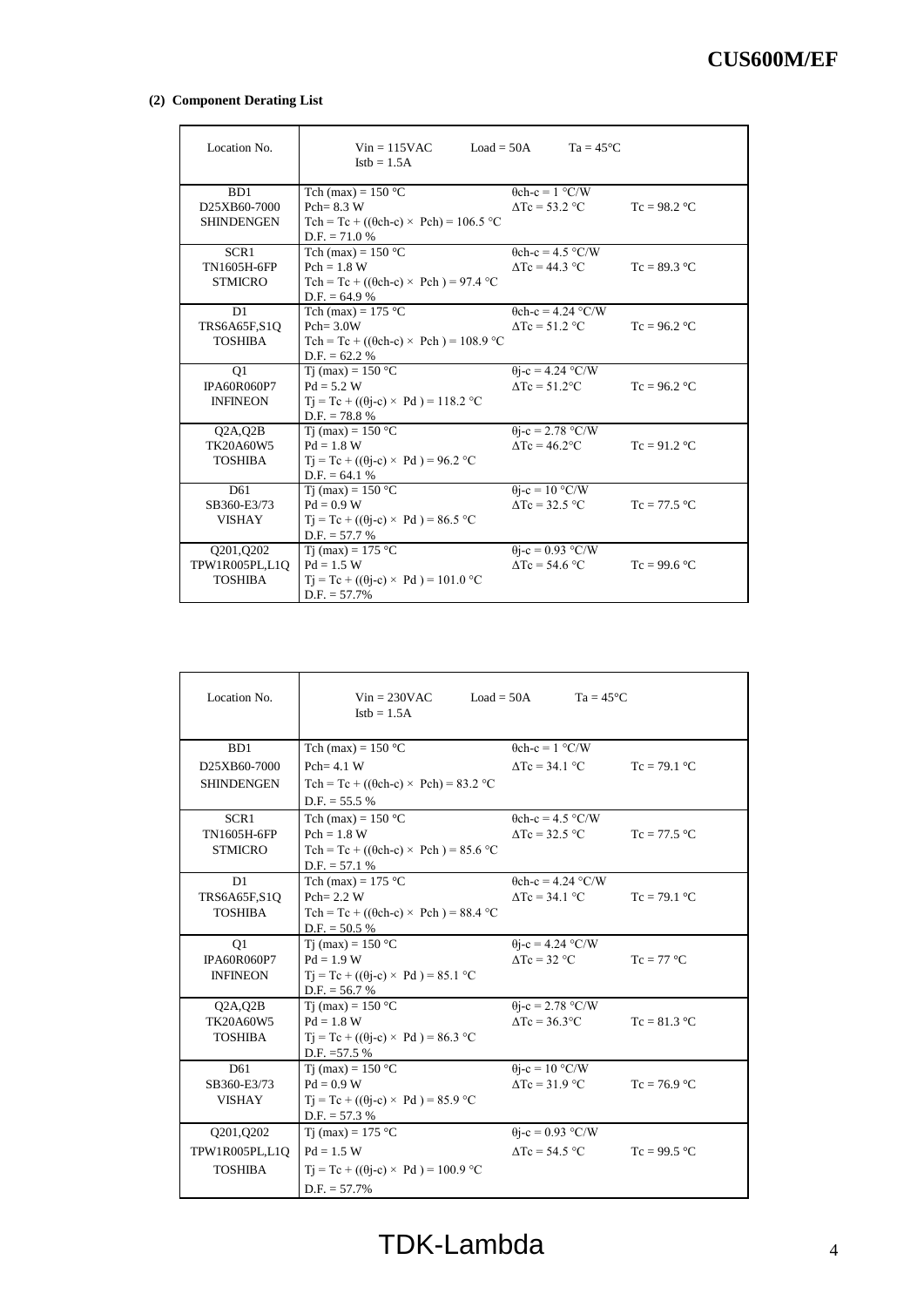# **3. Main Components Temperature Rise** △**T List**

# **MODEL : CUS600M-12/EF**

# **(1) Measuring Conditions**

|                        | Mounting A                           |           |  |
|------------------------|--------------------------------------|-----------|--|
| <b>Mounting Method</b> |                                      |           |  |
| (Standard Mounting: A) | FR Þ<br><b>XXXXXXXXX</b><br>XXXXXXXX |           |  |
| Input Voltage          | 115VAC                               | $230$ VAC |  |
| <b>Output Voltage</b>  | 12V                                  |           |  |
| <b>Output Current</b>  | 50A                                  |           |  |
| <b>Standby Current</b> | 1.5A                                 |           |  |

# **(2) Measuring Results**

|                      |                   |        | $\Delta T$ Temperature Rise (°C) |
|----------------------|-------------------|--------|----------------------------------|
| <b>Input Voltage</b> |                   | 115VAC | 230VAC                           |
| Location No.         | Part name         |        | Mounting A                       |
| A101                 | IC                | 42.1   | 26.6                             |
| A102                 | IC                | 32.1   | 22.8                             |
| A103                 | IC                | 33.5   | 31                               |
| A104                 | <b>IPD</b>        | 44.1   | 40.5                             |
| A201                 | IC                | 40.4   | 40.3                             |
| B <sub>D</sub> 1     | Diode Bridge      | 53.2   | 34.1                             |
| C51B                 | E.CAP.            | 24.1   | 24.1                             |
| C51C                 | E.CAP.            | 28.7   | 28.6                             |
| C51D                 | E.CAP.            | 24.8   | 25.5                             |
| C <sub>6</sub>       | E.CAP.            | 16.1   | 12.4                             |
| C61                  | E.CAP.            | 14.6   | 13.9                             |
| D1                   | <b>SBD</b>        | 51.2   | 34.1                             |
| D61                  | <b>SBD</b>        | 32.5   | 31.9                             |
| L2                   | <b>CHOKE COIL</b> | 46.3   | 30.4                             |
| $\mathbf{L}4$        | <b>CHOKE COIL</b> | 46.4   | 27.4                             |
| Q1                   | <b>MOS FET</b>    | 51.2   | 32                               |
| Q <sub>2</sub> A     | <b>MOS FET</b>    | 45.3   | 34.5                             |
| Q2B                  | <b>MOS FET</b>    | 46.2   | 36.3                             |
| Q201                 | <b>MOS FET</b>    | 54.6   | 54.5                             |
| Q202                 | <b>MOS FET</b>    | 53.6   | 53.1                             |
| R108                 | <b>RESISTOR</b>   | 56.9   | 30.3                             |
| SCR1                 | Thyristor         | 44.3   | 32.5                             |
| T1                   | <b>TRANS</b>      | 62.1   | 61.8                             |
| T <sub>2</sub>       | <b>TRANS</b>      | 23.5   | 22.8                             |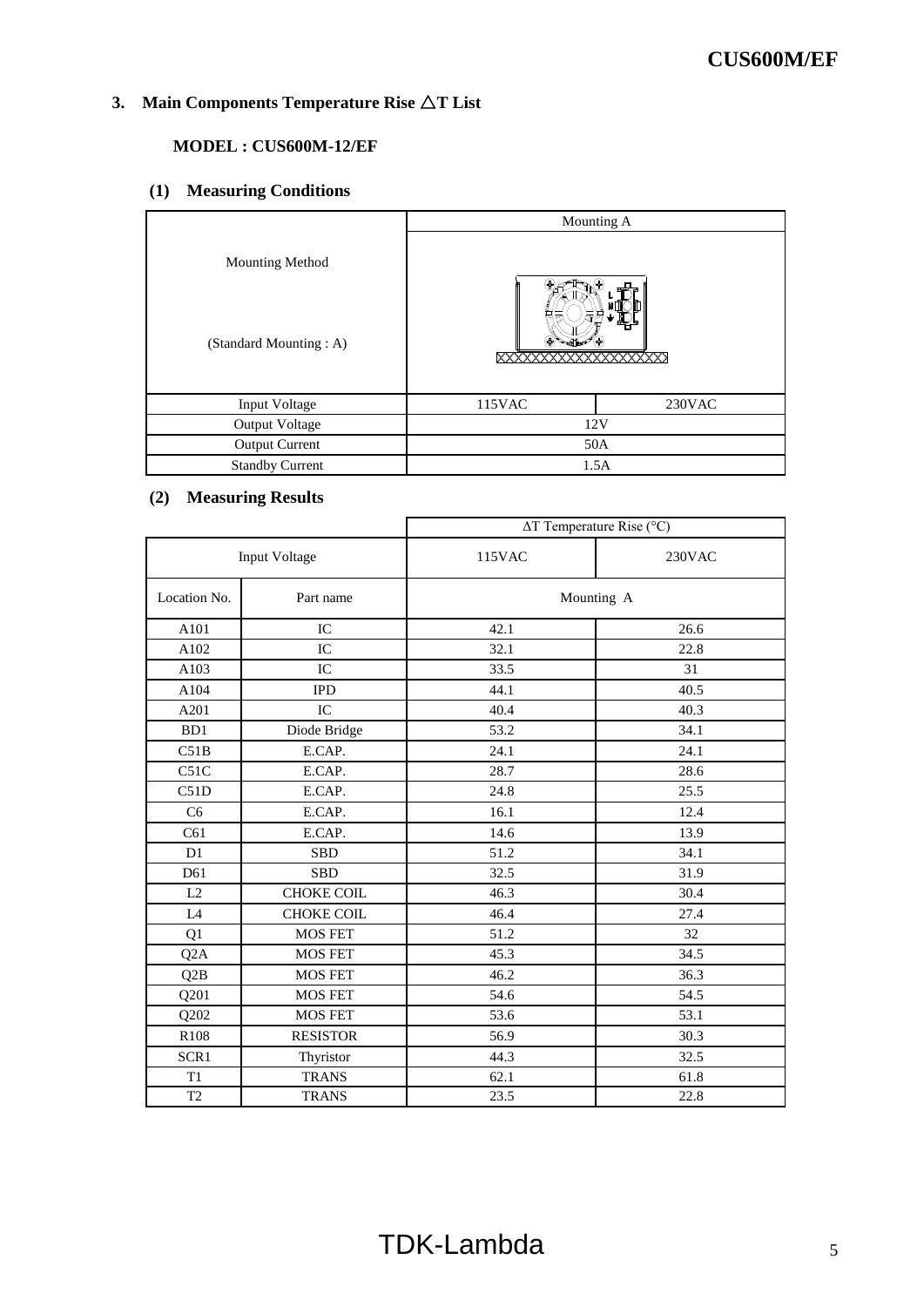#### **4. Electrolytic Capacitor Lifetime**

# **MODEL : CUS600M-12/EF**



| $n=230$ VAC |  |
|-------------|--|
|             |  |

|             | Lifetime (years) |        |        |        |
|-------------|------------------|--------|--------|--------|
| Load $(\%)$ | $Ta =$           | $Ta =$ | $Ta =$ | $Ta =$ |
|             | 30°C             | 40°C   | 50°C   | 60°C   |
| 20          | 10.0             | 10.0   | 10.0   | 10.0   |
| 40          | 10.0             | 10.0   | 10.0   | 10.0   |
| 50          | 10.0             | 10.0   | 10.0   | 10.0   |
| 60          | 10.0             | 10.0   | 10.0   |        |
| 80          | 10.0             | 10.0   | 10.0   |        |
| 100         | 10.0             | 10.0   |        |        |

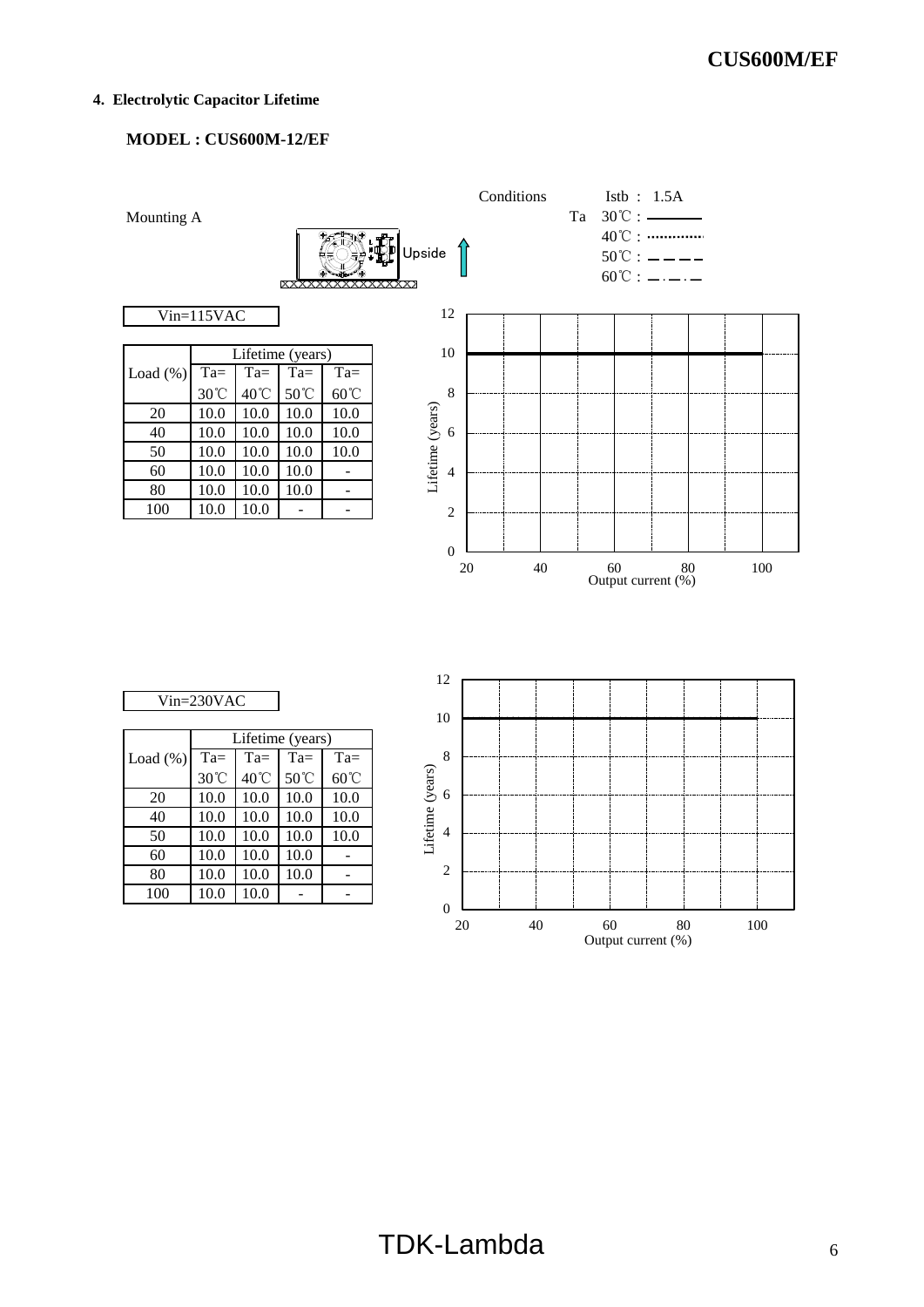#### **4. Electrolytic Capacitor Lifetime**

# **MODEL : CUS600M-24/EF**



|             |        |        | Lifetime (years) |        |
|-------------|--------|--------|------------------|--------|
| Load $(\%)$ | $Ta =$ | $Ta =$ | $Ta =$           | $Ta =$ |
|             | 30°C   | 40°C   | 50°C             | 60°C   |
| 20          | 10.0   | 10.0   | 10.0             | 10.0   |
| 40          | 10.0   | 10.0   | 10.0             | 10.0   |
| 50          | 10.0   | 10.0   | 10.0             | 10.0   |
| 60          | 10.0   | 10.0   | 10.0             |        |
| 80          | 10.0   | 10.0   | 10.0             |        |
| 100         | 10.0   | 10.0   |                  |        |

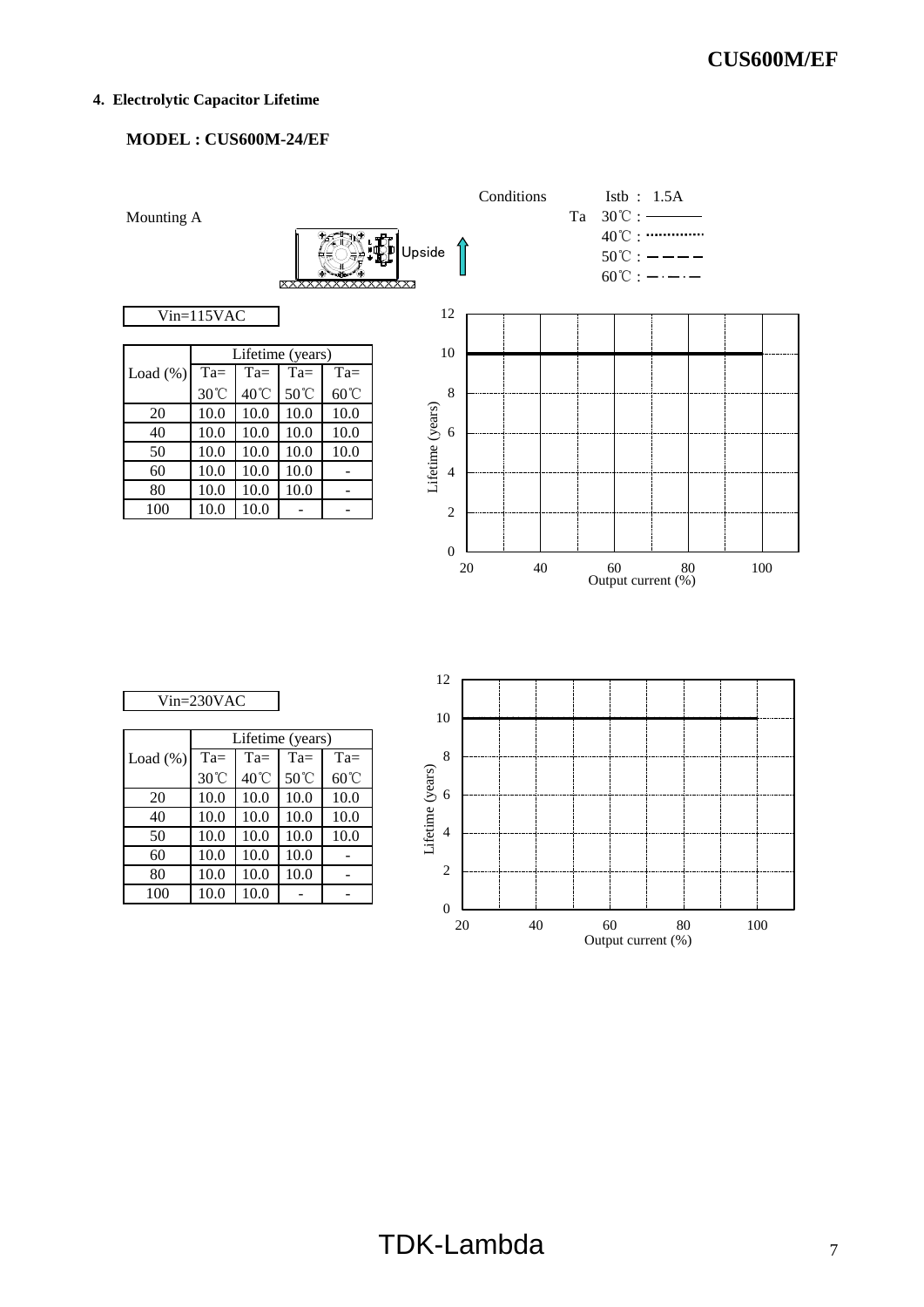#### **4. Electrolytic Capacitor Lifetime**

# **MODEL : CUS600M-48/EF**



| $n=230$ VAC |  |
|-------------|--|
|             |  |

|              | Lifetime (years) |        |        |        |  |  |  |  |  |  |  |  |  |
|--------------|------------------|--------|--------|--------|--|--|--|--|--|--|--|--|--|
| Load $(\% )$ | $Ta =$           | $Ta =$ | $Ta =$ | $Ta =$ |  |  |  |  |  |  |  |  |  |
|              | 30°C             | 40°C   | 50°C   | 60°C   |  |  |  |  |  |  |  |  |  |
| 20           | 10.0             | 10.0   | 10.0   | 10.0   |  |  |  |  |  |  |  |  |  |
| 40           | 10.0             | 10.0   | 10.0   | 10.0   |  |  |  |  |  |  |  |  |  |
| 50           | 10.0             | 10.0   | 10.0   | 10.0   |  |  |  |  |  |  |  |  |  |
| 60           | 10.0             | 10.0   | 10.0   |        |  |  |  |  |  |  |  |  |  |
| 80           | 10.0             | 10.0   | 10.0   |        |  |  |  |  |  |  |  |  |  |
| 100          | 10.0             | 10.0   |        |        |  |  |  |  |  |  |  |  |  |

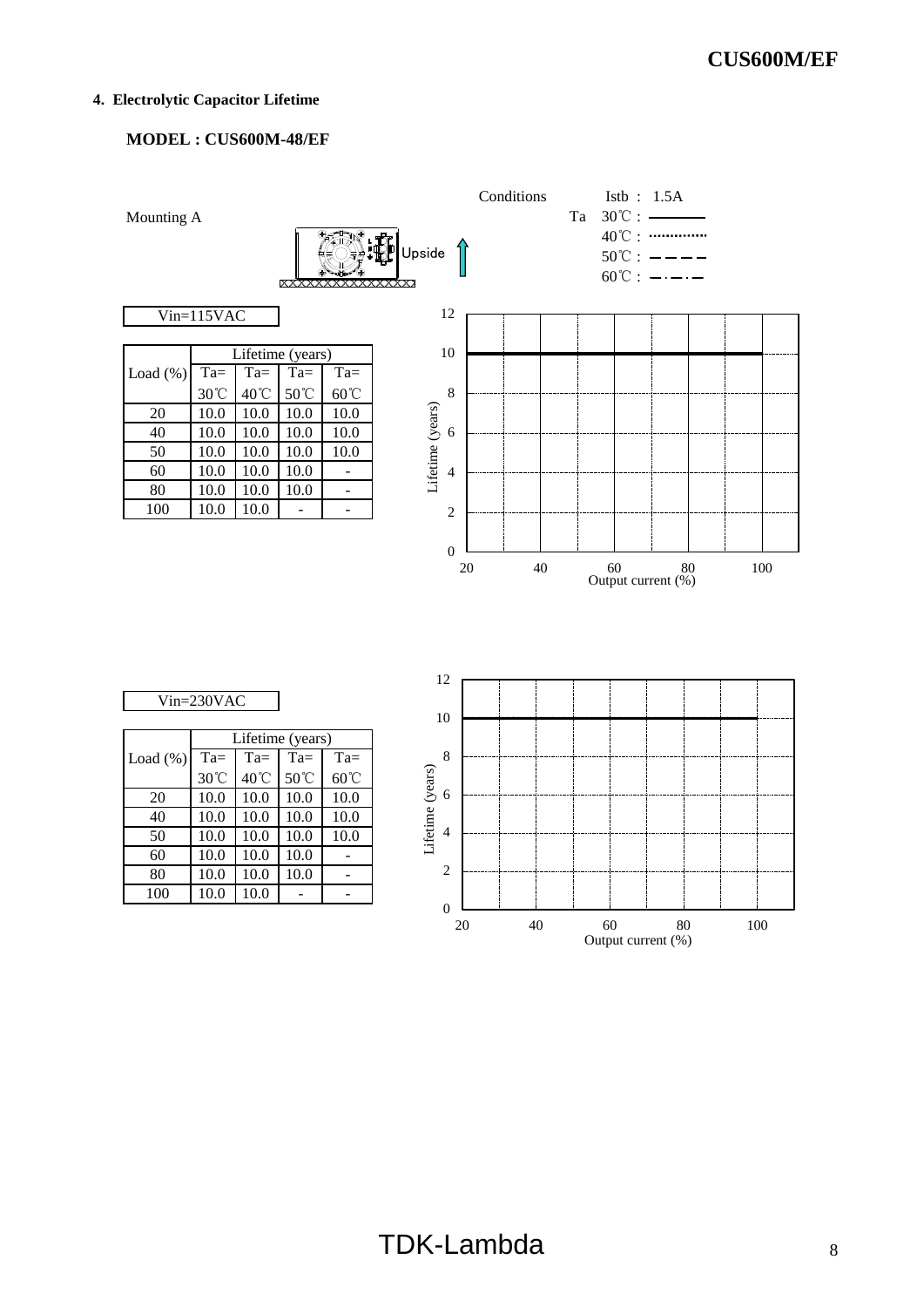**5**.**Abnormal Test**

.

# **MODEL : CUS600M-24/EF**

**(1) Test Conditions** Input : 115VAC Output : 24V, 25A Istb : 1.5A Ta : 25℃

#### **(2) Test Results**

|     | Test position    |                |   | Test<br>mode  |          | Test result<br>*1: Equivalent one smoke less than of a cigarette |             |              |                |            |         |               |   |   |                         |        |        |                                    |
|-----|------------------|----------------|---|---------------|----------|------------------------------------------------------------------|-------------|--------------|----------------|------------|---------|---------------|---|---|-------------------------|--------|--------|------------------------------------|
|     |                  |                |   |               | $\rm{a}$ |                                                                  | $\mathbf b$ | $\mathbf{c}$ | ${\rm d}$      | $\rm e$    | f       | g             | h | I |                         | k      | 1      |                                    |
| No. | Location<br>No.  | Test<br>point  |   | Short<br>Open | Fire     | Slight Smoke                                                     | Smoke       |              | Burst<br>Smell | hot<br>Red | Damaged | blown<br>Fuse |   |   | output<br>$\frac{1}{2}$ | change | Others | Note                               |
|     |                  | А              |   | О             |          |                                                                  |             |              |                |            |         |               |   |   |                         |        |        | O Input Power increase             |
|     |                  | K              |   | Ο             |          |                                                                  |             |              |                |            |         |               |   |   |                         |        |        | O Input Power increase             |
|     |                  | G              |   | О             |          |                                                                  |             |              |                |            |         |               |   |   |                         | O      |        |                                    |
| 1   | SCR1             | A-K            | O |               |          |                                                                  |             |              |                |            |         |               |   |   |                         |        |        | O Input Power decrease             |
|     |                  | A-G            | O |               |          |                                                                  |             |              |                |            |         |               |   |   |                         | С      |        |                                    |
|     |                  | $G-K$          | O |               |          |                                                                  |             |              |                |            |         |               |   |   |                         | О      |        |                                    |
|     |                  | G              |   | Ο             |          |                                                                  |             |              |                |            |         | OΟ            |   |   | O                       |        |        | Da: F1A, F1B, R108, D117           |
|     |                  | D              |   | О             |          |                                                                  |             |              |                |            |         |               |   |   | O                       |        |        |                                    |
|     |                  | S              |   | О             |          |                                                                  |             |              |                |            |         |               |   |   | O                       |        |        |                                    |
| 2   | Q1               | G-S            | Ο |               |          |                                                                  |             |              |                |            |         |               |   |   | O                       |        |        |                                    |
|     |                  | $G-D$          | O |               |          |                                                                  |             |              |                |            | О       | O             |   |   | О                       |        |        | Da: F1A, F1B, Q1, R108, D117, R110 |
|     |                  | D-S            | Ο |               |          |                                                                  |             |              |                |            | О       | O             |   |   | О                       |        |        | Da: F1A, F1B, R108, D117           |
| 3   | D1               |                | Ο |               |          |                                                                  |             |              |                |            | O       | O             |   |   | O                       |        |        | Da: F1A, Q1, R108, D117            |
|     |                  |                |   | O             |          |                                                                  |             |              |                |            |         |               |   |   | O                       |        |        | Da: F1A , Q1, R108, D117           |
| 4   |                  |                | O |               |          |                                                                  |             |              |                |            | O       | ΙO            |   |   | O                       |        |        | Da: F1A, F1B, Q1, R108, D117       |
|     | L4               |                |   | О             |          |                                                                  |             |              |                |            |         |               |   |   | O                       |        |        |                                    |
| 5   | C1               |                | О |               |          |                                                                  |             |              |                |            |         | $\circ$       |   |   | O                       |        |        | Da: F1A ,F1B                       |
|     |                  |                |   | Ο             |          |                                                                  |             |              |                |            |         |               |   |   |                         | O      |        |                                    |
| 6   | SA1              |                | О |               |          |                                                                  |             |              |                |            | O       | O             |   |   | О                       |        |        | Da: F1A ,F1B                       |
|     |                  |                |   | О             |          |                                                                  |             |              |                |            |         |               |   |   |                         | O      |        |                                    |
| 7   | C <sub>4</sub>   |                | O |               |          |                                                                  |             |              |                |            | O       | ΙO            |   |   | O                       |        |        | Da: F1A, F1B                       |
|     |                  |                |   | О             |          |                                                                  |             |              |                |            |         |               |   |   |                         | O      |        |                                    |
|     |                  | 1              |   | О             |          |                                                                  |             |              |                |            |         |               |   |   | О                       |        |        |                                    |
|     |                  | $\overline{2}$ |   | Ο             |          |                                                                  |             |              |                |            |         |               |   |   | O                       |        |        |                                    |
|     |                  | 3              |   | О             |          |                                                                  |             |              |                |            |         |               |   |   | О                       |        |        |                                    |
| 8   | BD1              | 4              |   | O             |          |                                                                  |             |              |                |            |         |               |   |   | О                       |        |        |                                    |
|     |                  | $1 - 2$        | О |               |          |                                                                  |             |              |                |            | O       | O             |   |   | O                       |        |        | Da: F1A ,F1B                       |
|     |                  | $2 - 3$        | O |               |          |                                                                  |             |              |                |            | O       | O             |   |   | O                       |        |        | Da: F1A, F1B                       |
|     |                  | $3-4$          | O |               |          |                                                                  |             |              |                |            |         | $\circ$       |   |   | O                       |        |        | Da: F1A, F1B                       |
|     |                  | $1-4$          | O |               |          |                                                                  |             |              |                |            |         | $\circ$       |   |   | О                       |        |        | Da: F1A ,F1B                       |
|     |                  | D              |   | O             |          |                                                                  |             |              |                |            |         |               |   |   | O                       |        |        |                                    |
|     |                  | S              |   | О             |          |                                                                  |             |              |                |            | O       |               |   |   | O                       |        |        | Da: Q2A, A103, Z102, Q103, A101    |
| 9   | Q <sub>2</sub> A | G              |   | О             |          |                                                                  |             |              |                |            | O       | ΙO            |   |   | O                       |        |        | Da: Q2A, Q2B, F1A, F1B, D117, R108 |
|     |                  | D~S            | Ο |               |          |                                                                  |             |              |                |            | О       | O             |   |   | O                       |        |        | Da: Q2B, F1A, F1B, D117, R108      |
|     |                  | $G-S$          | O |               |          |                                                                  |             |              |                |            |         |               |   |   | O                       |        |        |                                    |
|     |                  | $G\neg D$      | O |               |          |                                                                  |             |              |                |            |         | $\circ$       |   |   | O                       |        |        | Da: Q2A, Q2B, F1A, F1B, D117, R108 |
|     |                  | D              |   | O             |          |                                                                  |             |              |                |            |         |               |   |   | О                       |        |        |                                    |
|     |                  | S              |   | Ο             |          |                                                                  |             |              |                |            |         |               |   |   | O                       |        |        |                                    |
| 10  | Q <sub>2</sub> B | G              |   | O             |          |                                                                  |             |              |                |            |         | $\circ$       |   |   | O                       |        |        | Da: Q2A, Q2B, F1A, F1B, D117, R108 |
|     |                  | D~S            | O |               |          |                                                                  |             |              |                |            | O       | O             |   |   | O                       |        |        | Da: Q2A, F1A ,F1B, D117, R108      |
|     |                  | G~S            | O |               |          |                                                                  |             |              |                |            |         |               |   |   | O                       |        |        |                                    |
|     |                  | $G\neg D$      | O |               |          |                                                                  |             |              |                |            |         | $\circ$       |   |   | O                       |        |        | Da: Q2A, Q2B, F1A, F1B, D117, R108 |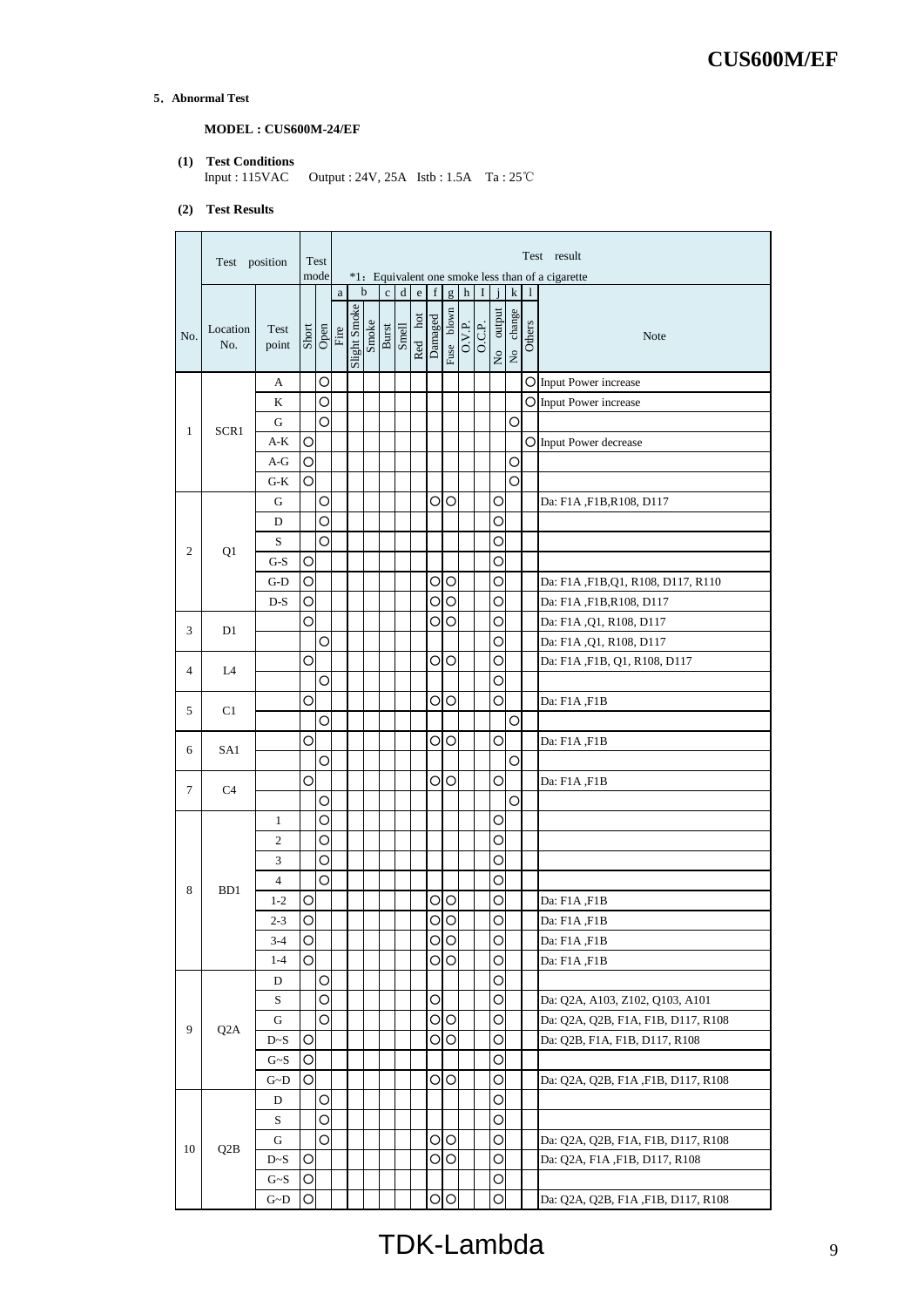# **5**.**Abnormal Test**

# **MODEL : CUS600M-24/EF**

# **(1) Test Conditions**

Output :  $24V$ ,  $25A$  Istb :  $1.5A$  Ta :  $25^{\circ}C$ 

# **(2) Test Results**

|     |                 | Test<br>Test position<br>mode |            |          |                                 |  | Test result<br>*1: Equivalent one smoke less than of a cigarette |                |         |         |             |            |                       |        |              |           |        |                        |
|-----|-----------------|-------------------------------|------------|----------|---------------------------------|--|------------------------------------------------------------------|----------------|---------|---------|-------------|------------|-----------------------|--------|--------------|-----------|--------|------------------------|
|     |                 |                               |            |          | $\rm{a}$                        |  | $\mathbf b$                                                      | $\mathbf c$    | $\rm d$ | $\rm e$ | $\mathbf f$ | g          | $\,$ h $\,$           | $\;$ I | $\mathbf{i}$ | ${\bf k}$ | 1      |                        |
| No. | Location<br>No. | Test<br>point                 | Short      |          | Open<br>Fire<br>Singht<br>Smoke |  |                                                                  | Burst<br>Smell |         | Red hot | Damaged     | Fuse blown | $\frac{0.101}{0.001}$ |        | No output    | No change | Others | Note                   |
|     |                 | 2                             |            | O        |                                 |  |                                                                  |                |         |         | $\circ$     |            |                       |        | O            |           |        | Da: A104               |
|     |                 | 3                             |            | $\circ$  |                                 |  |                                                                  |                |         |         | O           |            |                       |        | O            |           |        | Da: A104               |
|     |                 | 5                             |            | O        |                                 |  |                                                                  |                |         |         |             |            |                       |        | O            |           |        |                        |
|     |                 | 6                             |            | O        |                                 |  |                                                                  |                |         |         |             |            |                       |        | O            |           |        |                        |
| 11  | T <sub>2</sub>  | 7                             |            | O        |                                 |  |                                                                  |                |         |         |             |            |                       |        | O            |           |        | Standby power hiccup   |
|     |                 | $\,8\,$                       |            | O        |                                 |  |                                                                  |                |         |         |             |            |                       |        | O            |           |        | Standby power hiccup   |
|     |                 | $2 - 3$                       | O          |          |                                 |  |                                                                  |                |         |         |             |            |                       |        | O            |           |        | Standby power OCP      |
|     |                 | $5 - 6$                       | O          |          |                                 |  |                                                                  |                |         |         |             |            |                       |        | $\circ$      |           |        | Standby power OCP      |
|     |                 | $6 - 7$                       | O          |          |                                 |  |                                                                  |                |         |         | O           |            |                       |        | O            |           |        | Da: R177               |
|     |                 | $7 - 8$                       | O          |          |                                 |  |                                                                  |                |         |         |             |            |                       |        | O            |           |        | Standby power OCP      |
|     |                 | D                             |            | O        |                                 |  |                                                                  |                |         |         |             |            |                       | O      | $\circ$      |           |        |                        |
|     |                 | ${\bf S}$                     |            | O        |                                 |  |                                                                  |                |         |         |             |            |                       | O      | $\circ$      |           |        |                        |
| 12  | Q201            | ${\bf G}$                     |            | $\circ$  |                                 |  |                                                                  |                |         |         | $\circ$     |            |                       |        | O            |           |        | Da:Q201                |
|     |                 | D~S                           | O          |          |                                 |  |                                                                  |                |         |         |             |            |                       |        | O            |           |        |                        |
|     |                 | $G-S$                         | O          |          |                                 |  |                                                                  |                |         |         |             |            |                       |        |              |           |        | O Input Power increase |
|     |                 | $\mbox{G-}\mbox{D}$           | $\bigcirc$ |          |                                 |  |                                                                  |                |         |         |             |            |                       |        | O            |           |        |                        |
|     |                 | D                             |            | O        |                                 |  |                                                                  |                |         |         |             |            |                       | O      | $\circ$      |           |        |                        |
|     |                 | $\mathbf S$                   |            | O        |                                 |  |                                                                  |                |         |         |             |            |                       | O      | $\circ$      |           |        |                        |
| 13  | Q202            | G                             |            | O        |                                 |  |                                                                  |                |         |         | O           |            |                       |        | O            |           |        | Da:Q202                |
|     |                 | D~S                           | $\circ$    |          |                                 |  |                                                                  |                |         |         |             |            |                       |        | O            |           |        |                        |
|     |                 | $\mathrm{G}{\sim}\mathrm{S}$  | O          |          |                                 |  |                                                                  |                |         |         |             |            |                       |        |              |           |        | O Input Power increase |
|     |                 | $\mbox{G-}\mbox{D}$           | $\circ$    |          |                                 |  |                                                                  |                |         |         |             |            |                       |        | O            |           |        |                        |
|     |                 | $\mathbf{1}$                  |            | $\Omega$ |                                 |  |                                                                  |                |         |         |             |            |                       |        | റിറ          |           |        |                        |
|     |                 | $\mathbf{2}$                  |            | O        |                                 |  |                                                                  |                |         |         |             |            |                       | O      | $\circ$      |           |        |                        |
|     |                 | 3                             |            | O        |                                 |  |                                                                  |                |         |         |             |            |                       | O      | $\circ$      |           |        |                        |
|     |                 | $\overline{4}$                |            | O        |                                 |  |                                                                  |                |         |         |             |            |                       | O      | $\circ$      |           |        |                        |
| 14  | T1              | $\mathfrak{S}$                |            | O        |                                 |  |                                                                  |                |         |         |             |            |                       |        | $\bigcirc$   |           |        |                        |
|     |                 | $8\phantom{.}$                |            | O        |                                 |  |                                                                  |                |         |         |             |            |                       |        | $\circ$      |           |        |                        |
|     |                 | $3 - 4$                       | O          |          |                                 |  |                                                                  |                |         |         |             |            |                       | O      | $\circ$      |           |        |                        |
|     |                 | $2 - 3$                       | O          |          |                                 |  |                                                                  |                |         |         |             |            |                       | O      | $\circ$      |           |        |                        |
|     |                 | $5 - 8$                       | O          |          |                                 |  |                                                                  |                |         |         |             |            |                       | C      | $\circ$      |           |        |                        |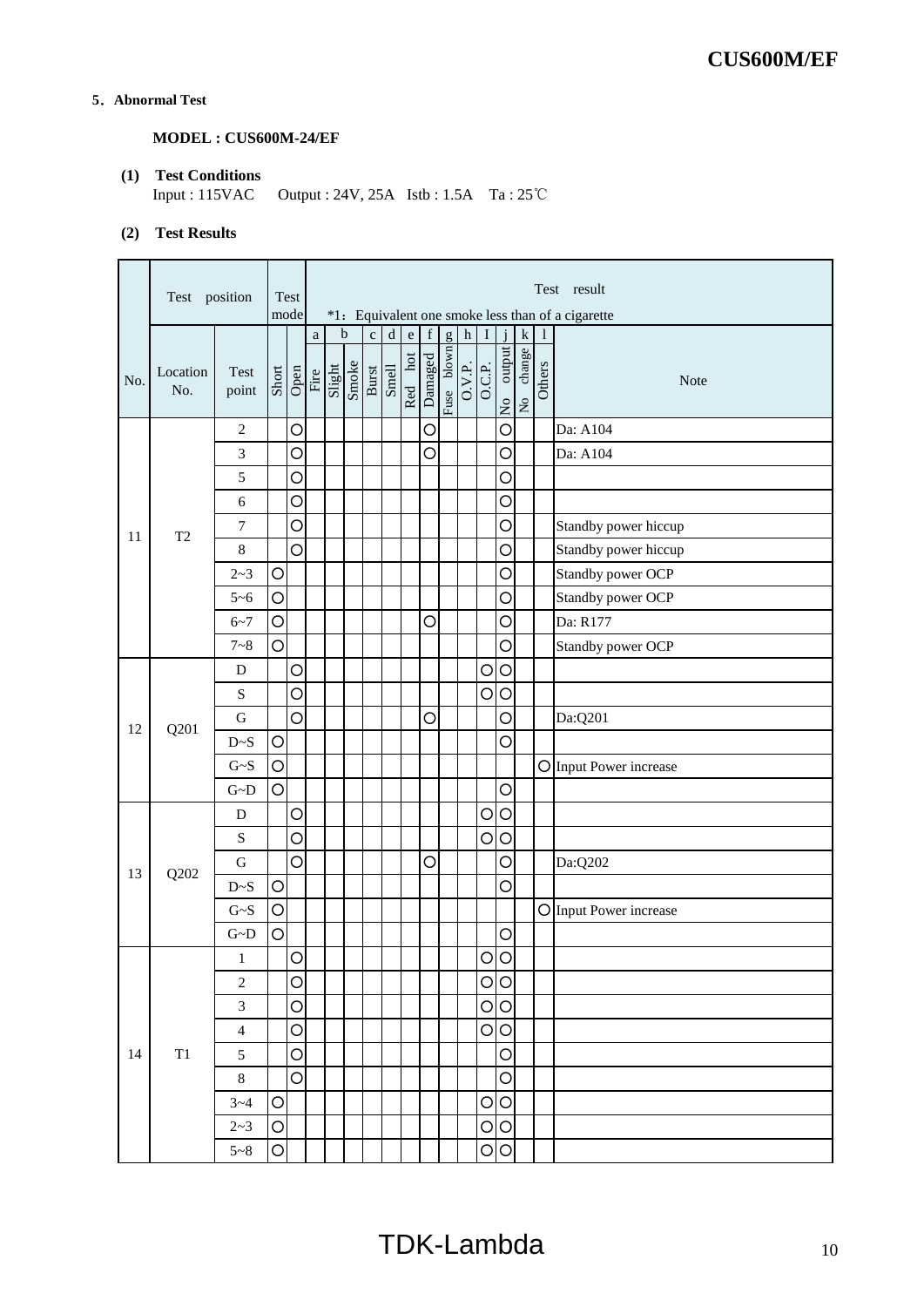## **6**.**Vibration Test**

**MODEL** : **CUS600M-12/EF**

#### **(1) Vibration Test Class**

Frequency variable endurance test

# **(2) Equipment Used**

IMV CORP. DC-6000-65

#### **(3) Test Conditions**

| $\cdot$ Sweep frequency | : 10 $\sim$ 55Hz                    | $\cdot$ Direction   | : X, Y, Z       |
|-------------------------|-------------------------------------|---------------------|-----------------|
| $\cdot$ Sweep time      | $: 1.0$ min                         | $\cdot$ Sweep count | $: 1$ hour each |
| Acceleration            | : Constant $19.6 \text{m/s}^2$ (2G) |                     |                 |

#### **(4) Test Method**



# **(5) Acceptable Conditions**

- 1. Not to be broken
- 2. No abnormal output after test.

# **(6) Test Results**

**Judgement : OK**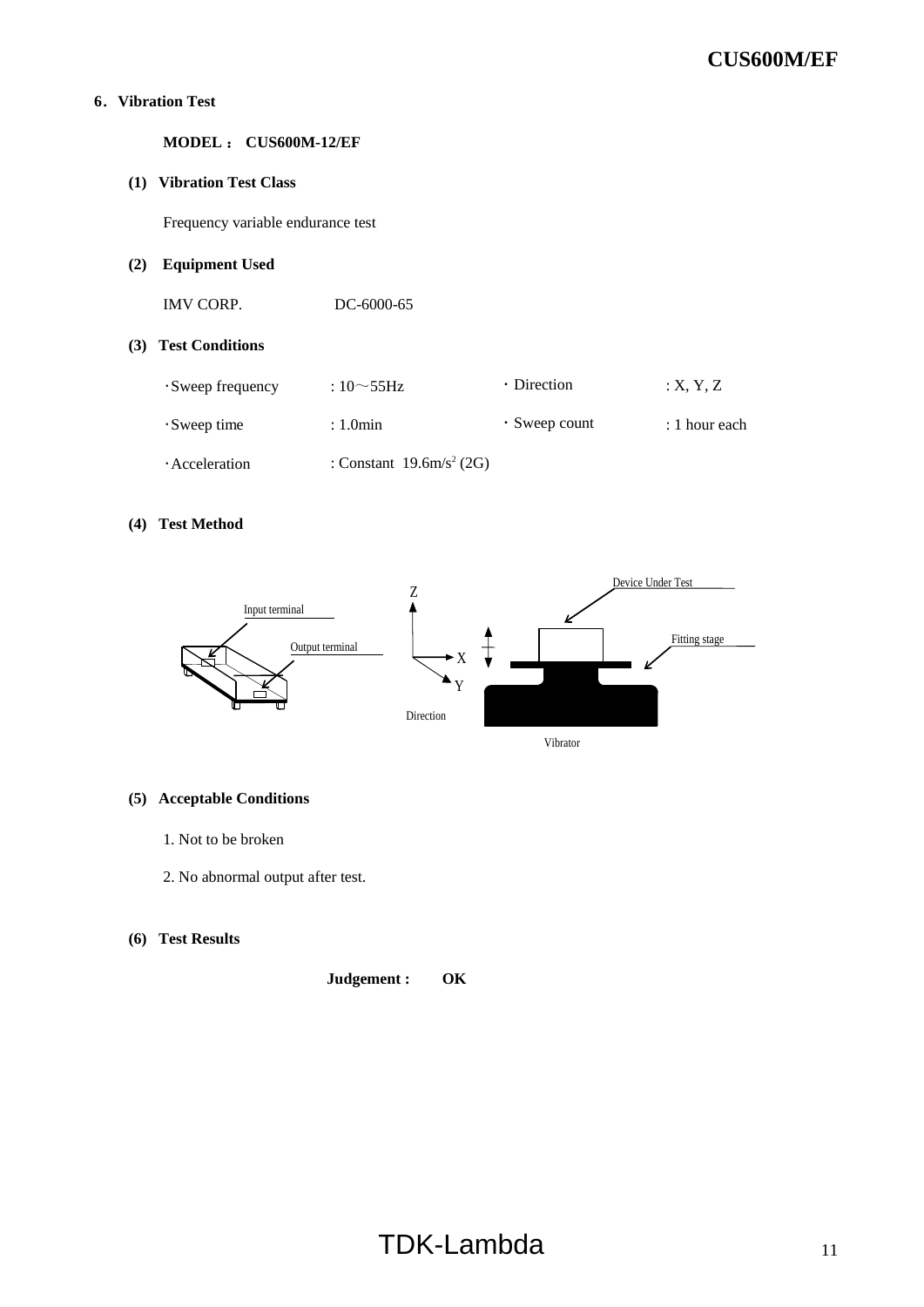#### **7**.**Noise Simulate Test**

#### **MODEL** : **CUS600M-12/EF**

# **(1) Test Circuit and Equipment**



Simulator : INS-400L (Noise Laboratory Co.,LTD)

#### **(2) Test Conditions**

| $\cdot$ Input voltage  | : $115, 230$ VAC        | $\cdot$ Noise level    | : $0\sim2kV$       |
|------------------------|-------------------------|------------------------|--------------------|
| $\cdot$ Output voltage | : Rated                 | $\cdot$ Phase          | : $0 \sim 360$ deg |
| $\cdot$ Output current | : 0%, Full load         | · Polarity             | $: +, -$           |
| · Ambient temperature  | $:25^{\circ}\mathrm{C}$ | $\cdot$ Mode           | : Common, Normal   |
| $\cdot$ Pulse width    | : $50 \sim 1000$ ns     | $\cdot$ Trigger select | : Line             |

# **(3) Acceptable Conditions**

- 1. The regulation of output voltage must not exceed 5% of initial value during test.
- 2. The output voltage must be within the regulation of specification after the test.
- 3. Smoke and fire are not allowed.

#### **(4) Test Results**

**Judgement : OK**